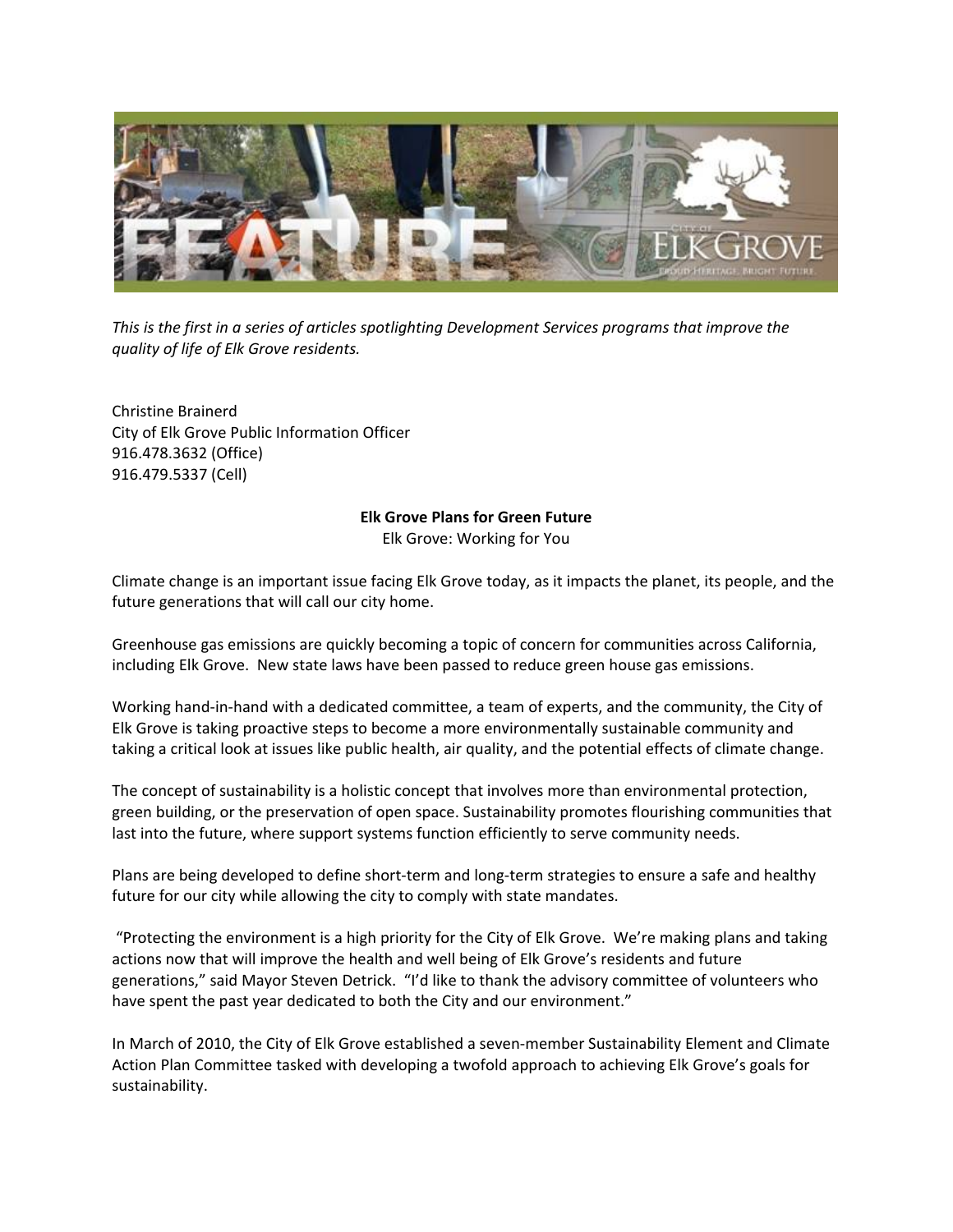Over the past year, the committee has explored topics including climate change, air quality, energy efficiency, community health, and resource stewardship during the development of the Sustainability Element and Climate Action Plan.

The Sustainability Element and Climate Action Plan are two separate but related components of the City's sustainability strategy. Each document, once completed, will contain policies and programs that are designed to help the city meet legal requirements for greenhouse gas emissions reduction. The policies and programs will be designed to improve the local conditions here in Elk Grove and to help provide information and resources to the community.

The Sustainability Element will be a component of the City's General Plan and will define overarching goals for balancing social, environmental, and economic goals and ideas to create and maintain a vibrant, healthy city.

The Climate Action Plan outlines specific tools and resources for implementing the goals of the Sustainability Element and looks at four key sectors—energy, waste, transportation and land use—to develop greenhouse gas reduction strategies.

The committee has conducted extensive outreach with the community to identify proposed actions the city could take to achieve sustainability. Examples include electric car charging stations, new tree plantings, use of recycled water for landscape irrigation, expanding commuter travel services, and increasing employment opportunities in Elk Grove.

The draft plans are available on the City's website at www.eplanning.org. The final report and recommendations will be presented to the Planning Commission and City Council for initial review, pending formal adoption, in spring 2011.

In addition to the Sustainability Element and Climate Action Plan, the City is already addressing climate change with a number of projects and programs designed to improve sustainability in Elk Grove.

- New development projects are now required to undergo specific environmental analysis for climate change as part of the new City-adopted California Building Code.
- The City's Zoning Code requires development projects to provide bicycle parking and other facilities for commuters.
- The City's Trails Master Plan identifies a community-wide trail system and as appropriate, requires development projects to provide land for trail segments and install trail facilities as projects are being built.
- The City's Improvement Standards require streets to be designed to accommodate multiple forms of mobility including vehicles, bicyclists, and pedestrians.
- The City's Water Conservation Ordinance requires landscaping within development projects to report their water use.
- The City was the first to participate in SMUD's PV Pioneer Program, which resulted in a streamlined building permit process at no cost to the customer for residential photovoltaic panels.